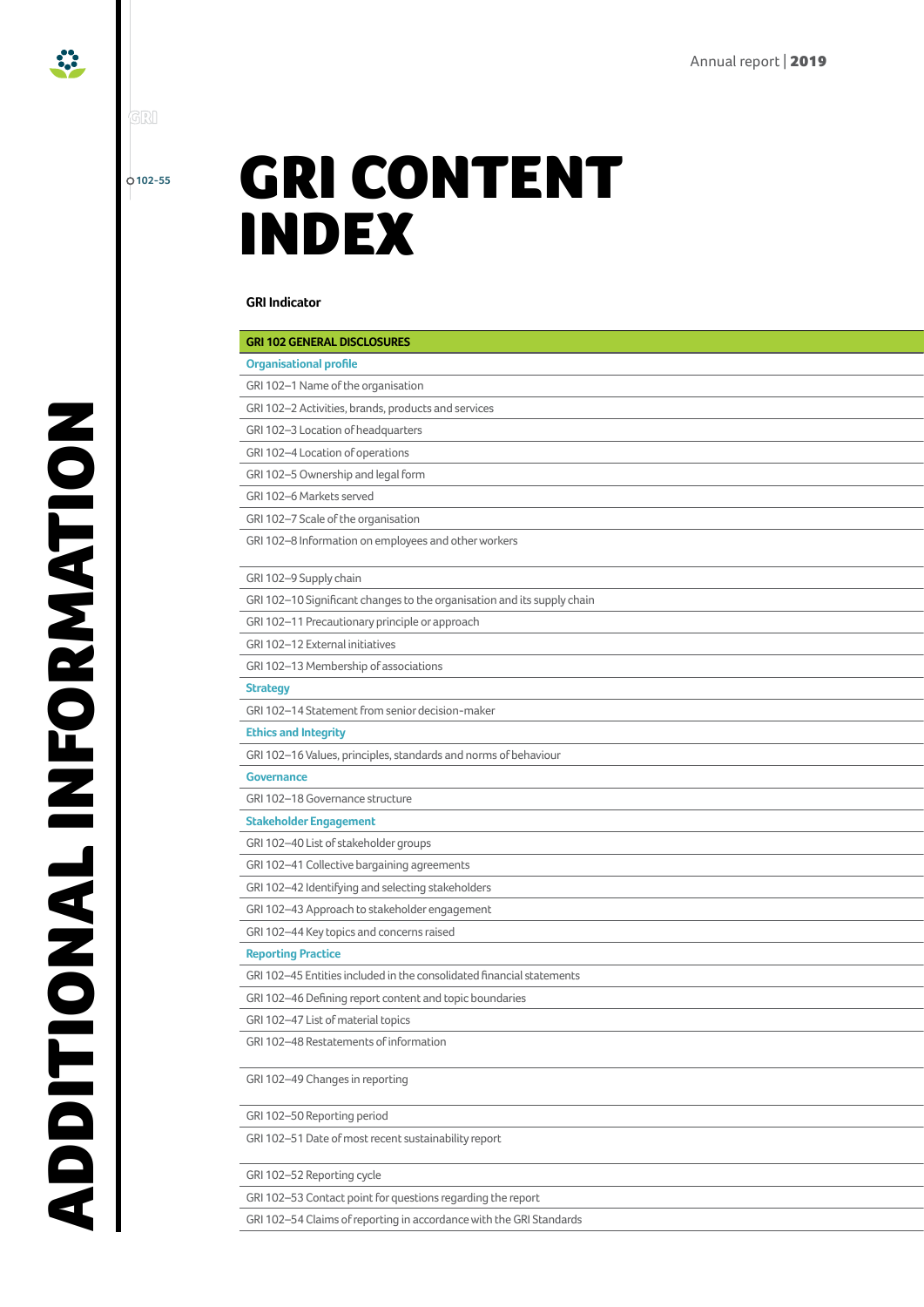| <b>Omissions/Comment</b> | Page number |
|--------------------------|-------------|
|                          |             |

|                                                                                                                                                                                                                            | (or link)           |
|----------------------------------------------------------------------------------------------------------------------------------------------------------------------------------------------------------------------------|---------------------|
|                                                                                                                                                                                                                            |                     |
|                                                                                                                                                                                                                            |                     |
| PJSC PhosAgro                                                                                                                                                                                                              | $2 - 3$             |
|                                                                                                                                                                                                                            | $4 - 5, 8 - 9$      |
| 55/1 Leninsky Avenue, Bld. 1, Moscow, 119333, Russia                                                                                                                                                                       | 254                 |
|                                                                                                                                                                                                                            | $8 - 9$             |
| Public Joint-Stock Company PhosAgro                                                                                                                                                                                        | $2 - 3$             |
|                                                                                                                                                                                                                            | $8-9,48-49$         |
|                                                                                                                                                                                                                            | 12-13, 14-15, 127   |
| For technical reasons, 2019 data on the number of employees, type of employment and contract, with a breakdown by age<br>and gender, is not fully disclosed; this information will be provided in the 2020 report.         | 127                 |
|                                                                                                                                                                                                                            | 150-151             |
| There were no significant changes                                                                                                                                                                                          |                     |
|                                                                                                                                                                                                                            | $58 - 61$           |
|                                                                                                                                                                                                                            | 18-19, 84-95        |
|                                                                                                                                                                                                                            | 16-17, 18-19, 84-93 |
|                                                                                                                                                                                                                            |                     |
|                                                                                                                                                                                                                            | 22-29,81            |
|                                                                                                                                                                                                                            |                     |
|                                                                                                                                                                                                                            | 82-83, 156-157, 185 |
|                                                                                                                                                                                                                            | 156-181             |
|                                                                                                                                                                                                                            |                     |
|                                                                                                                                                                                                                            | 142-149             |
|                                                                                                                                                                                                                            | 147                 |
|                                                                                                                                                                                                                            | 142, 78-79          |
|                                                                                                                                                                                                                            | 142                 |
|                                                                                                                                                                                                                            | 79-81, 142-149      |
|                                                                                                                                                                                                                            | $2 - 3$             |
|                                                                                                                                                                                                                            | $78 - 79, 2 - 3$    |
|                                                                                                                                                                                                                            | 79-80               |
| No restatement of information was made for the previous reporting period.<br>The Report contains updates of the data for previous years, which is indicated in the text                                                    |                     |
| Throughout the reporting period, there were no significant changes to the scope and boundaries of aspects compared<br>to previous reporting periods                                                                        |                     |
| The reporting period is calendar year 2019                                                                                                                                                                                 |                     |
| The Company does not have a separate report on sustainable development. Information on sustainable development<br>is included in the integrated report. The most recent integrated report was published on April. 30, 2019 |                     |
| Since 2011, PhosAgro has been publishing integrated reports annually                                                                                                                                                       |                     |
|                                                                                                                                                                                                                            | 78                  |
| This Report has been prepared in accordance with the GRI Standards: Core option                                                                                                                                            |                     |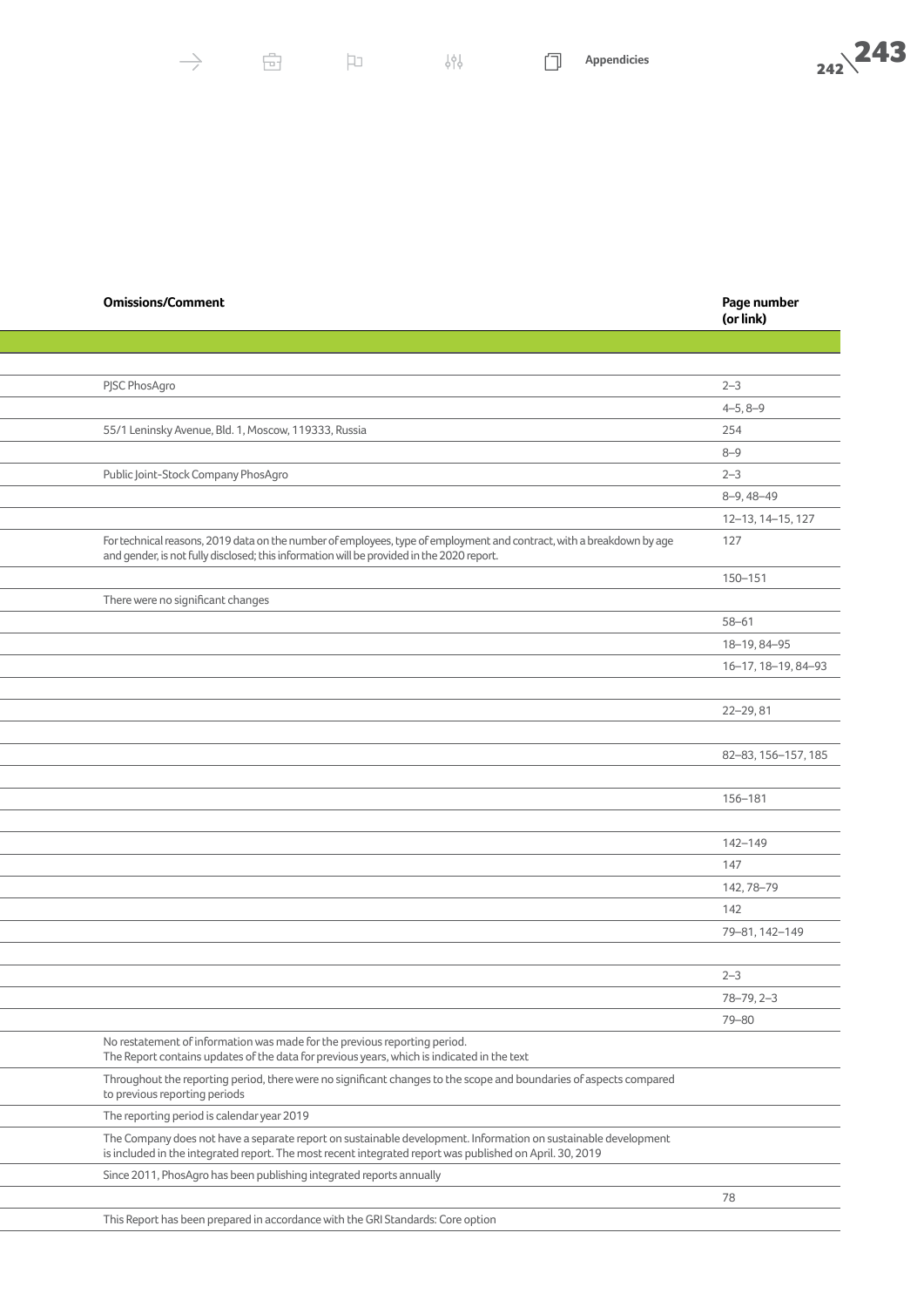| GRI 102-55 GRI content index                                                              |
|-------------------------------------------------------------------------------------------|
| GRI 102-56 External assurance                                                             |
| <b>GRI 200 ECONOMIC</b>                                                                   |
| <b>GRI 201 Economic Performance</b>                                                       |
| GRI 103 Management approach                                                               |
| GRI 201-1 Direct economic value generated and distributed                                 |
| GRI 201-3 Defined benefit plan obligations and other retirement plans                     |
| <b>GRI 202 Market Presence</b>                                                            |
| GRI 103 Management approach                                                               |
| GRI 202-1 Ratios of standard entry level wage by gender compared to local minimum wage    |
| GRI 202-2 Proportion of senior management hired from the local community                  |
| <b>GRI 203 Indirect Economic Impacts</b>                                                  |
| GRI 103 Management approach                                                               |
| GRI 203-1 Infrastructure investments and services supported                               |
| GRI 203-2 Significant indirect economic impacts                                           |
| <b>GRI 204 Procurement Practices</b>                                                      |
| GRI 103 Management approach                                                               |
| GRI 204-1 Proportion of spending on local suppliers at significant locations of operation |
| <b>GRI 205 Anti-corruption</b>                                                            |
| GRI 103 Management approach                                                               |
| GRI 205-3 Confirmed incidents of corruption and actions taken                             |
| <b>GRI 300 ENVIRONMENTAL</b>                                                              |
| <b>GRI 302 Energy</b>                                                                     |
| GRI 103 Management approach                                                               |
| GRI 302-1 Energy consumption within the organisation                                      |
| GRI 302-3 Energy intensity                                                                |
| GRI 302-4 Reduction in electricity consumption                                            |
| <b>GRI 303 Water and Effluents</b>                                                        |
| GRI 103 Management approach                                                               |
|                                                                                           |

GRI 303–1 Interactions with water as a shared resource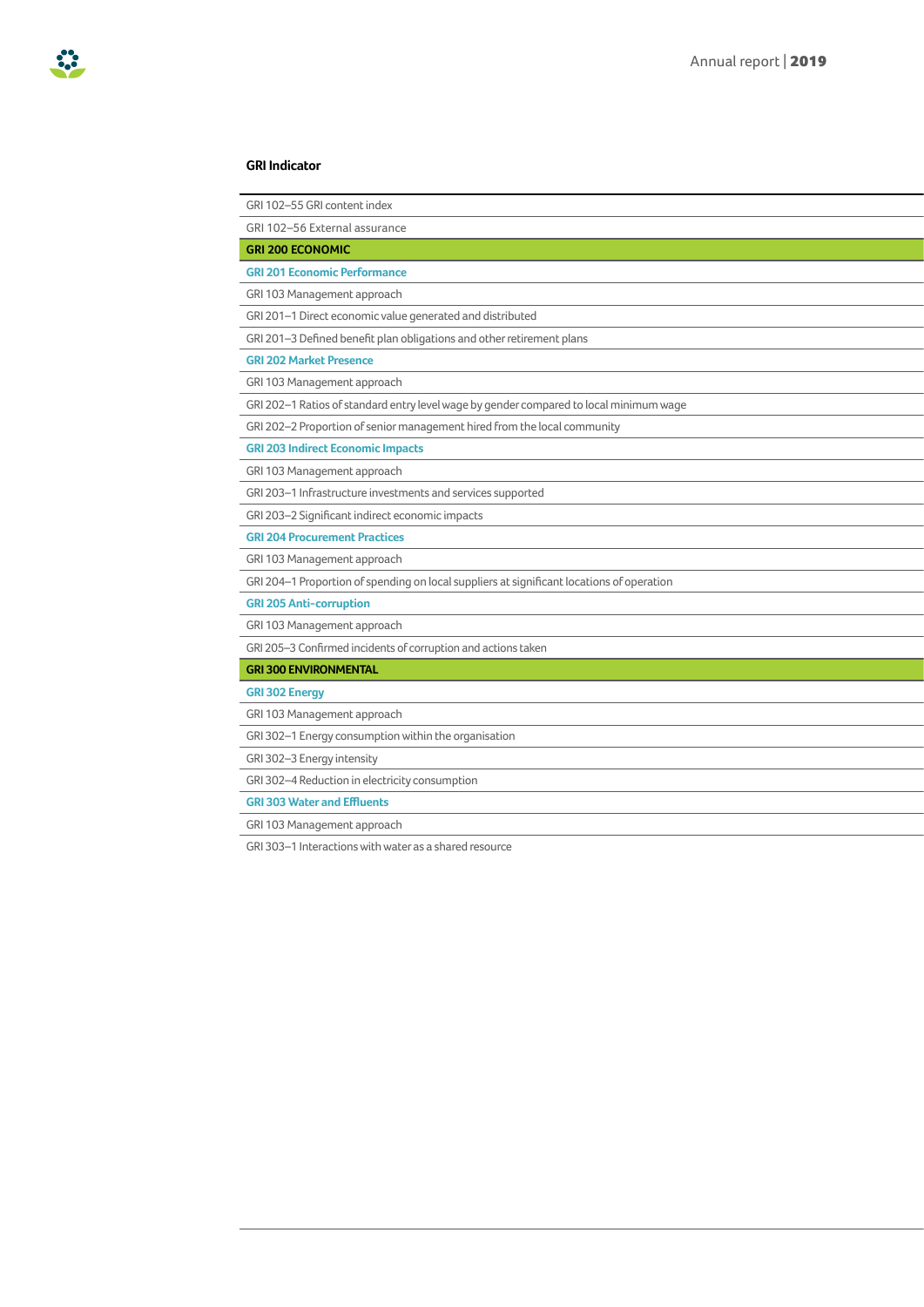$\ominus$ 

 $\mathsf{P}$ 

门



| <b>Omissions/Comment</b>                      |                                                   | Page number<br>(or link) |
|-----------------------------------------------|---------------------------------------------------|--------------------------|
| This appendix                                 |                                                   | 240                      |
|                                               |                                                   | 2,194                    |
|                                               |                                                   |                          |
|                                               |                                                   |                          |
|                                               |                                                   | $12 - 13, 42 - 56$       |
|                                               |                                                   | 75                       |
|                                               |                                                   | 130                      |
|                                               |                                                   |                          |
|                                               |                                                   | 124-125                  |
|                                               |                                                   | 128                      |
|                                               |                                                   | 128                      |
|                                               |                                                   |                          |
|                                               |                                                   | 136-138                  |
|                                               |                                                   | 138-141                  |
|                                               |                                                   | 138-141                  |
|                                               |                                                   |                          |
|                                               |                                                   | 150                      |
|                                               |                                                   | 152-153                  |
|                                               |                                                   | 185                      |
|                                               |                                                   | 185                      |
|                                               |                                                   |                          |
|                                               |                                                   |                          |
|                                               |                                                   | $111 - 112$              |
|                                               |                                                   | 111                      |
|                                               |                                                   | 111                      |
|                                               |                                                   | 112                      |
|                                               |                                                   |                          |
|                                               |                                                   | 109-111                  |
| Withdrawal of water from surface water bodies |                                                   | 109                      |
| <b>Branch</b>                                 | Water body in accordance with water use agreement |                          |
|                                               |                                                   |                          |

| -------                   | water boay in accordance with water abe agreement |
|---------------------------|---------------------------------------------------|
| Apatit (Cherepovets)      | Rybinsk Reservoir                                 |
| Kirovsk branch of Apatit  | Lake Bolshoi Vudyavr                              |
| Volkhov branch of Apatit  | Volkhov Reservoir (Volkhov River)                 |
| Balakovo Branch of Apatit | Saratov Reservoir                                 |

## Waste water discharge at Apatit

| Waste water discharge                                                                        | <b>Receiving water body</b> |  |  |
|----------------------------------------------------------------------------------------------|-----------------------------|--|--|
| Kirovsk branch of Apatit                                                                     |                             |  |  |
| Discharge 1. Industrial waters at ANBP-3                                                     | Zhemchuzhnaya River         |  |  |
| Discharge 2. Industrial waters at ANBP-2                                                     | <b>Belaya River</b>         |  |  |
| Discharge 3. Rainwaters at ANBP-2                                                            | Belaya River                |  |  |
| Discharge 4. Mining waters of the combined Kirovsky, Central, and Rasvumchorrsky mines       | Lake Bolshoi Vudyavr        |  |  |
| Discharge 6. Waters of the wells installed at the Vostochny mine to reduce groundwater level | Vuonnemyok River            |  |  |
| Discharge 5. Mining waters of the Koashva and Nyorkpakh underground mines                    | Lake Kitchepakhk            |  |  |
| Discharge 8. Mining waters of the Koashya and Nyorkpakh underground mines                    | Lake Kitchepakhk            |  |  |
| <b>Apatit (Cherepovets)</b>                                                                  |                             |  |  |
| Effluents from the phosphate facility                                                        | Rybinsk Reservoir           |  |  |
| Effluents from the nitrogen facility                                                         | Rybinsk Reservoir           |  |  |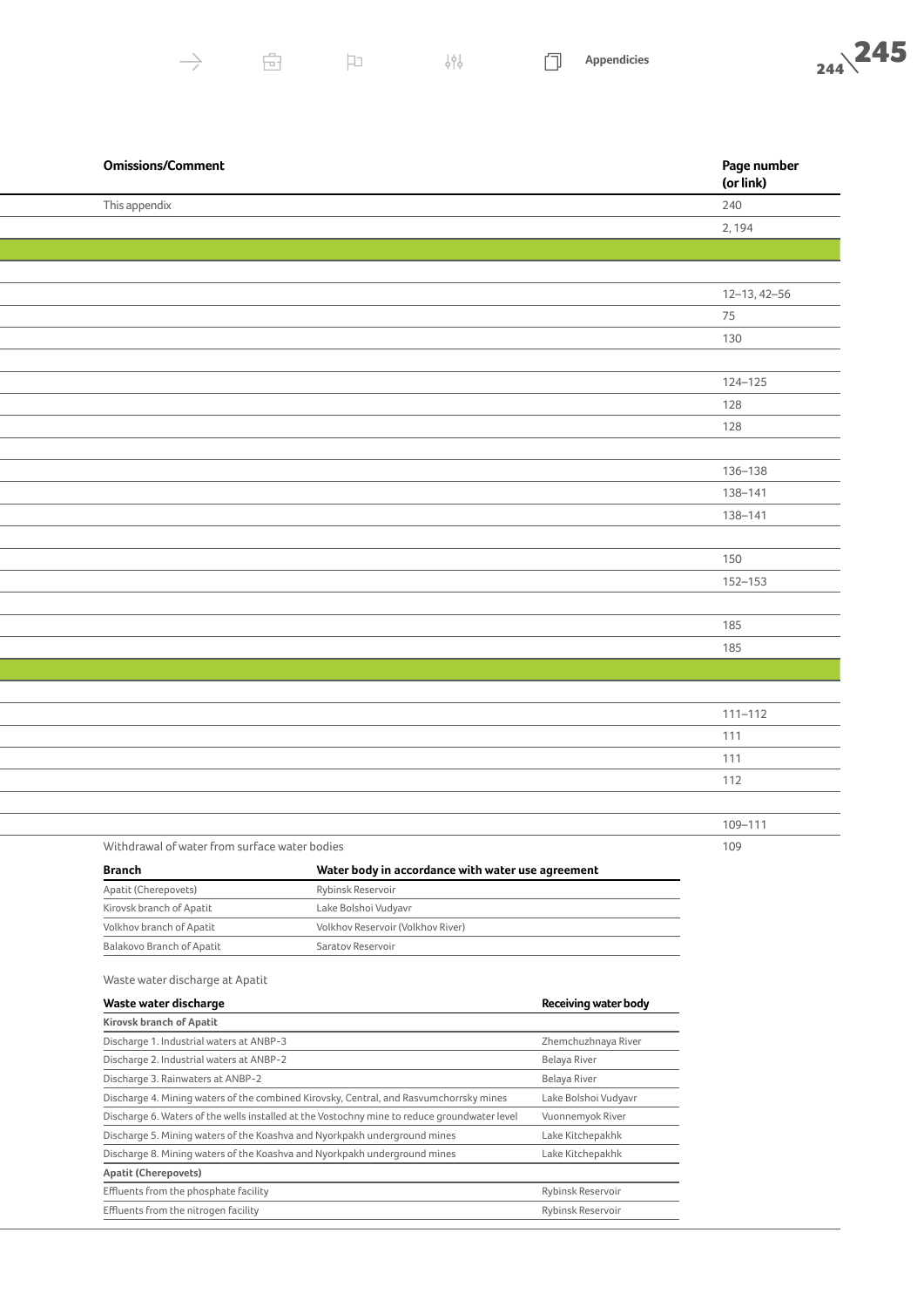## 83

### **GRI Indicator Omissions/Comment Page number**

GRI 303–2 Management of water discharge-related impacts

GRI 303–3 Water withdrawal 110 and 2110 and 2110 and 2110 and 2110 and 2110 and 2110 and 2110 and 2110 and 210

GRI 303–4 Water discharge 1111 was die 1111 van die 1111 maar van die 1111 was die 1111 was die 1111 was die 1

GRI 303-5 Water consumption

**GRI 305 Emissions**

GRI 103 Management approach

GRI 305-1 Direct (Scope 1) GHG emissions

GRI 305-4 GHG emissions intensity

GRI 305–7 Nitrogen oxides (NOX), sulphur oxides (SOX), and other significant air emissions

**GRI 306 Effluents and Waste**

GRI 103 Management approach

GRI 306–1 Total water discharge by quality and destination

GRI 306-2 Waste by type and disposal method

GRI 306–4 Transport of hazardous waste

**GRI 307 Environmental Compliance**

GRI 103 Management approach

GRI 307-1 Non-compliance with environmental laws and regulations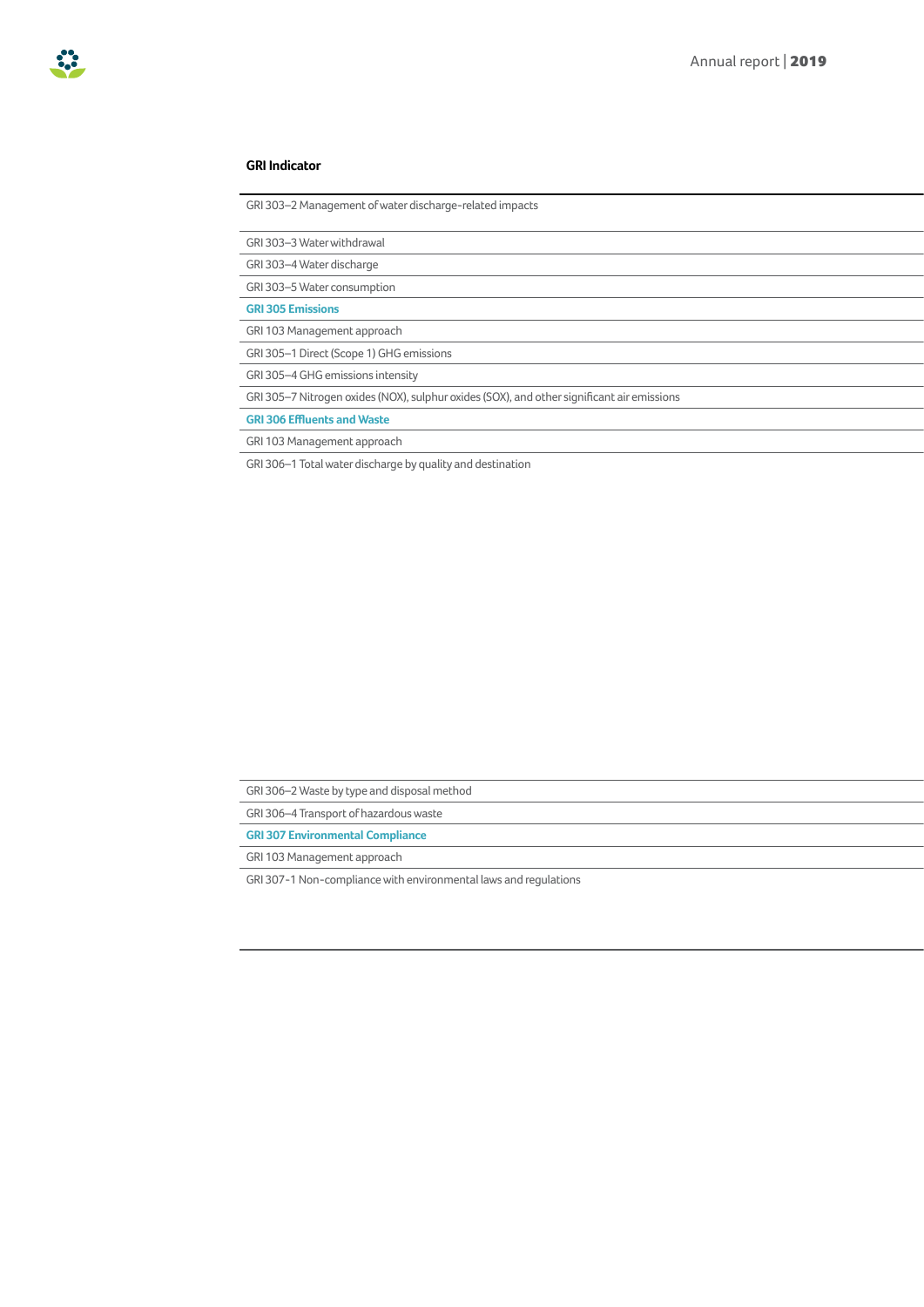



| <b>Omissions/Comment</b>                                                                                                                                                                                                                                                                                                                                                                                                                                                                                                                                                                                                                                     | Page number<br>(or link) |
|--------------------------------------------------------------------------------------------------------------------------------------------------------------------------------------------------------------------------------------------------------------------------------------------------------------------------------------------------------------------------------------------------------------------------------------------------------------------------------------------------------------------------------------------------------------------------------------------------------------------------------------------------------------|--------------------------|
| Effluents are treated to standard permissible discharge and temporarily permitted discharge levels set by permits<br>to discharge pollutants into the environment (water bodies) issued by a relevant authority for each discharge                                                                                                                                                                                                                                                                                                                                                                                                                           | 110                      |
|                                                                                                                                                                                                                                                                                                                                                                                                                                                                                                                                                                                                                                                              | 110                      |
|                                                                                                                                                                                                                                                                                                                                                                                                                                                                                                                                                                                                                                                              | 111                      |
|                                                                                                                                                                                                                                                                                                                                                                                                                                                                                                                                                                                                                                                              | 109                      |
|                                                                                                                                                                                                                                                                                                                                                                                                                                                                                                                                                                                                                                                              |                          |
|                                                                                                                                                                                                                                                                                                                                                                                                                                                                                                                                                                                                                                                              | 104-106                  |
|                                                                                                                                                                                                                                                                                                                                                                                                                                                                                                                                                                                                                                                              | 106                      |
|                                                                                                                                                                                                                                                                                                                                                                                                                                                                                                                                                                                                                                                              | 106                      |
|                                                                                                                                                                                                                                                                                                                                                                                                                                                                                                                                                                                                                                                              | 105                      |
|                                                                                                                                                                                                                                                                                                                                                                                                                                                                                                                                                                                                                                                              |                          |
|                                                                                                                                                                                                                                                                                                                                                                                                                                                                                                                                                                                                                                                              | 106-108                  |
| 1.98% of effluents are treated in various ways by undergoing mechanical, physical and chemical or biological purification<br>at treatment facilities until standard permissible discharge and temporarily permitted discharge rates are reached<br>as required by permits to discharge pollutants into the environment (water bodies) issued by a relevant authority for each<br>discharge. 2% of effluents are discharged without any treatment, but their quality is also in line with the standard permissible<br>discharge and temporarily permitted discharge rates. There has been no unplanned water discharge.<br>2. Waste water discharge at Apatit | 111                      |
| Waste water discharge<br><b>Receiving water body</b>                                                                                                                                                                                                                                                                                                                                                                                                                                                                                                                                                                                                         |                          |
| <b>Kirovsk branch of Apatit</b>                                                                                                                                                                                                                                                                                                                                                                                                                                                                                                                                                                                                                              |                          |
| Discharge 1. Industrial waters at ANBP-3<br>Zhemchuzhnaya River                                                                                                                                                                                                                                                                                                                                                                                                                                                                                                                                                                                              |                          |
| Discharge 2. Industrial waters at ANBP-2<br>Belaya River                                                                                                                                                                                                                                                                                                                                                                                                                                                                                                                                                                                                     |                          |
| Discharge 3. Rainwaters at ANBP-2<br>Belaya River                                                                                                                                                                                                                                                                                                                                                                                                                                                                                                                                                                                                            |                          |
| Discharge 4. Mining waters of the combined Kirovsky, Central, and Rasvumchorrsky mines<br>Lake Bolshoi Vudyavr                                                                                                                                                                                                                                                                                                                                                                                                                                                                                                                                               |                          |
| Discharge 6. Waters of the wells installed at the Vostochny mine to reduce groundwater level<br>Vuonnemyok River                                                                                                                                                                                                                                                                                                                                                                                                                                                                                                                                             |                          |
| Discharge 5. Mining waters of the Koashva and Nyorkpakh underground mines<br>Lake Kitchepakhk                                                                                                                                                                                                                                                                                                                                                                                                                                                                                                                                                                |                          |
| Discharge 8. Mining waters of the Koashva and Nyorkpakh underground mines<br>Lake Kitchepakhk                                                                                                                                                                                                                                                                                                                                                                                                                                                                                                                                                                |                          |
| <b>Apatit (Cherepovets)</b>                                                                                                                                                                                                                                                                                                                                                                                                                                                                                                                                                                                                                                  |                          |
| Effluents from the phosphate facility<br>Rybinsk Reservoir<br>Effluents from the nitrogen facility<br>Rybinsk Reservoir                                                                                                                                                                                                                                                                                                                                                                                                                                                                                                                                      |                          |
|                                                                                                                                                                                                                                                                                                                                                                                                                                                                                                                                                                                                                                                              |                          |
|                                                                                                                                                                                                                                                                                                                                                                                                                                                                                                                                                                                                                                                              | 108                      |
| The Company performs no cross-border shipping of waste deemed hazardous under the terms of the Basel Convention                                                                                                                                                                                                                                                                                                                                                                                                                                                                                                                                              |                          |
|                                                                                                                                                                                                                                                                                                                                                                                                                                                                                                                                                                                                                                                              |                          |
|                                                                                                                                                                                                                                                                                                                                                                                                                                                                                                                                                                                                                                                              | 99                       |
| a. i. - disclosed on page 93<br>a. ii. - in 2019, 10 cases of non-compliance were identified across all production sites.<br>No penalties other than financial applied<br>a. ii. - there were no litigations                                                                                                                                                                                                                                                                                                                                                                                                                                                 |                          |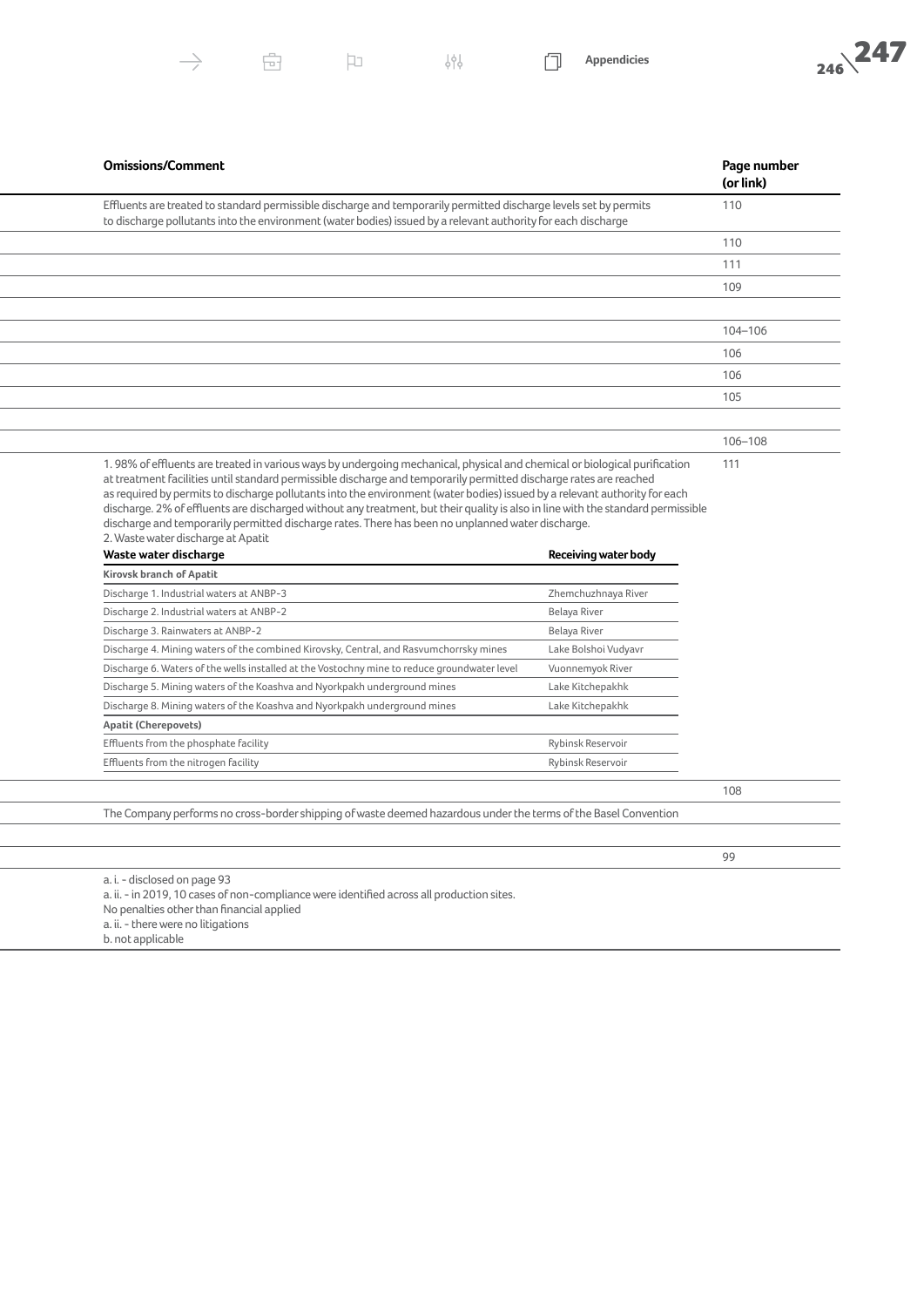| <b>GRI 400 SOCIAL</b>                              |
|----------------------------------------------------|
| <b>GRI 401 Employment</b>                          |
| GRI 103 Management approach                        |
| GRI 401-1 New employee hires and employee turnover |

GRI 401-2 Benefits provided to full-time employees that are not provided to temporary or part-time employees

GRI 401–3 Parental leave 130 and 130 and 130 and 130 and 130 and 130 and 130 and 130 and 130 and 130 and 130 and 130 and 130 and 130 and 130 and 130 and 130 and 130 and 130 and 130 and 130 and 130 and 130 and 130 and 130 a

**GRI 403 Occupational Health and Safety**

GRI 103 Management approach

GRI 403-1 Occupational health and safety management system

GRI 403-2 Hazard identification, risk assessment, and incident investigation

GRI 403-3 Occupational health services

GRI 403-4 Worker participation, consultation, and communication on occupational health and safety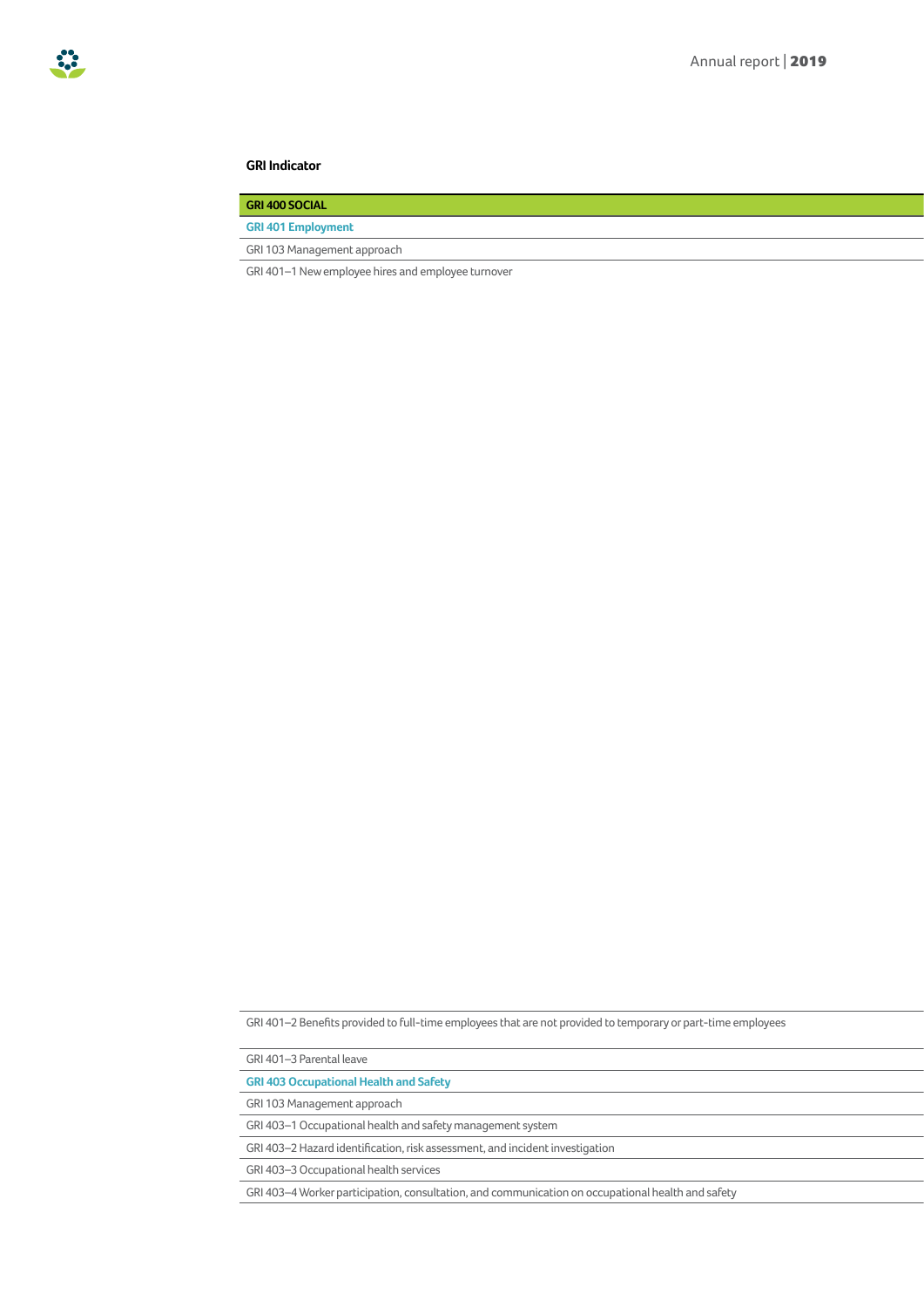$\rightarrow$ 

Leavers in 2019

|                               |        |                 |                    |                    |                    |                |       | 124-125 |
|-------------------------------|--------|-----------------|--------------------|--------------------|--------------------|----------------|-------|---------|
| New hires in 2019             |        |                 |                    |                    |                    |                |       | 127     |
| Region                        | Gender | $25$<br>years   | $25 - 34$<br>years | $35 - 44$<br>years | $45 - 55$<br>years | over 55        | Total |         |
| Vologda region                |        | 57              | 120                | 96                 | 40                 | 23             | 336   |         |
| Vologda region                | M      | 80              | 143                | 86                 | 36                 | 10             | 355   |         |
| Vologda region Total          |        | 137             | 263                | 182                | 76                 | 33             | 691   |         |
| Saratov region                |        | 5               | 15                 | 17                 | 5                  | 9              | 51    |         |
| Saratov region                | M      | 8               | 36                 | 16                 | 6                  | 15             | 81    |         |
| <b>Saratov region Total</b>   |        | 13              | 51                 | 33                 | 11                 | 24             | 132   |         |
| Leningrad region              |        | 10 <sup>°</sup> | 28                 | 27                 | 8                  | 22             | 95    |         |
| Leningrad region              | M      | 8               | 19                 | 19                 | 13                 | 8              | 67    |         |
| <b>Leningrad region Total</b> |        | 18              | 47                 | 46                 | 21                 | 30             | 162   |         |
| Moscow region                 |        |                 | $\mathcal{D}$      | 8                  | $\mathcal{L}$      | $\overline{2}$ | 15    |         |
| Moscow region                 | M      |                 | $\mathcal{R}$      | 6                  |                    |                | 13    |         |
| <b>Moscow region Total</b>    |        | $\overline{2}$  | 5                  | 14                 | -5                 | $\overline{2}$ | 28    |         |
| Murmansk region               |        | 21              | 63                 | 64                 | 42                 | 21             | 211   |         |
| Murmansk region               | M      | 101             | 394                | 387                | 145                | 23             | 1,050 |         |
| Murmansk region Total         |        | 122             | 457                | 451                | 187                | 44             | 1,261 |         |
| Total                         |        | 292             | 823                | 726                | 300                | 133            | 2,274 |         |

| Region                       | Gender | $25$           | $25 - 34$      | $35 - 44$      | $45 - 55$ | over 55 | Total |
|------------------------------|--------|----------------|----------------|----------------|-----------|---------|-------|
|                              |        | years          | years          | years          | years     |         |       |
| Vologda region               | F      | 24             | 76             | 57             | 43        | 36      | 236   |
| Vologda region               | M      | 43             | 83             | 69             | 40        | 26      | 261   |
| Vologda region Total         |        | 67             | 159            | 126            | 83        | 62      | 497   |
| Saratov region               | F      |                | 11             | 15             | 3         | 11      | 40    |
| Saratov region               | M      | 3              | 16             | 11             | 14        | 27      | 71    |
| <b>Saratov region Total</b>  |        | 3              | 27             | 26             | 17        | 38      | 111   |
| Leningrad region             | F      | $\overline{4}$ | 18             | 18             | 14        | 34      | 88    |
| Leningrad region             | M      | $\overline{4}$ | 20             | 23             | 17        | 13      | 77    |
| Leningrad region Total       |        | 8              | 38             | 41             | 31        | 47      | 165   |
| Moscow region                | F      | 14             | 37             | 34             | 36        | 15      | 136   |
| Moscow region                | M      | 31             | 242            | 259            | 121       | 28      | 681   |
| <b>Moscow region Total</b>   |        | 45             | 279            | 293            | 157       | 43      | 817   |
| Murmansk region              | F      |                | $\overline{2}$ | 3              |           | 3       | 8     |
| Murmansk region              | M      | 1              | 7              | $\overline{2}$ | 1         | 1       | 12    |
| <b>Murmansk region Total</b> |        | 1              | 9              | 5              | 1         | 4       | 20    |
| Total                        |        | 124            | 512            | 491            | 289       | 194     | 1,610 |
|                              |        |                |                |                |           |         |       |

## Benefits established by collective bargaining agreements apply to all employees of the Company's main production sites and do not depend on the status or conditions of employment

门

**(or link)**

129

- 1월

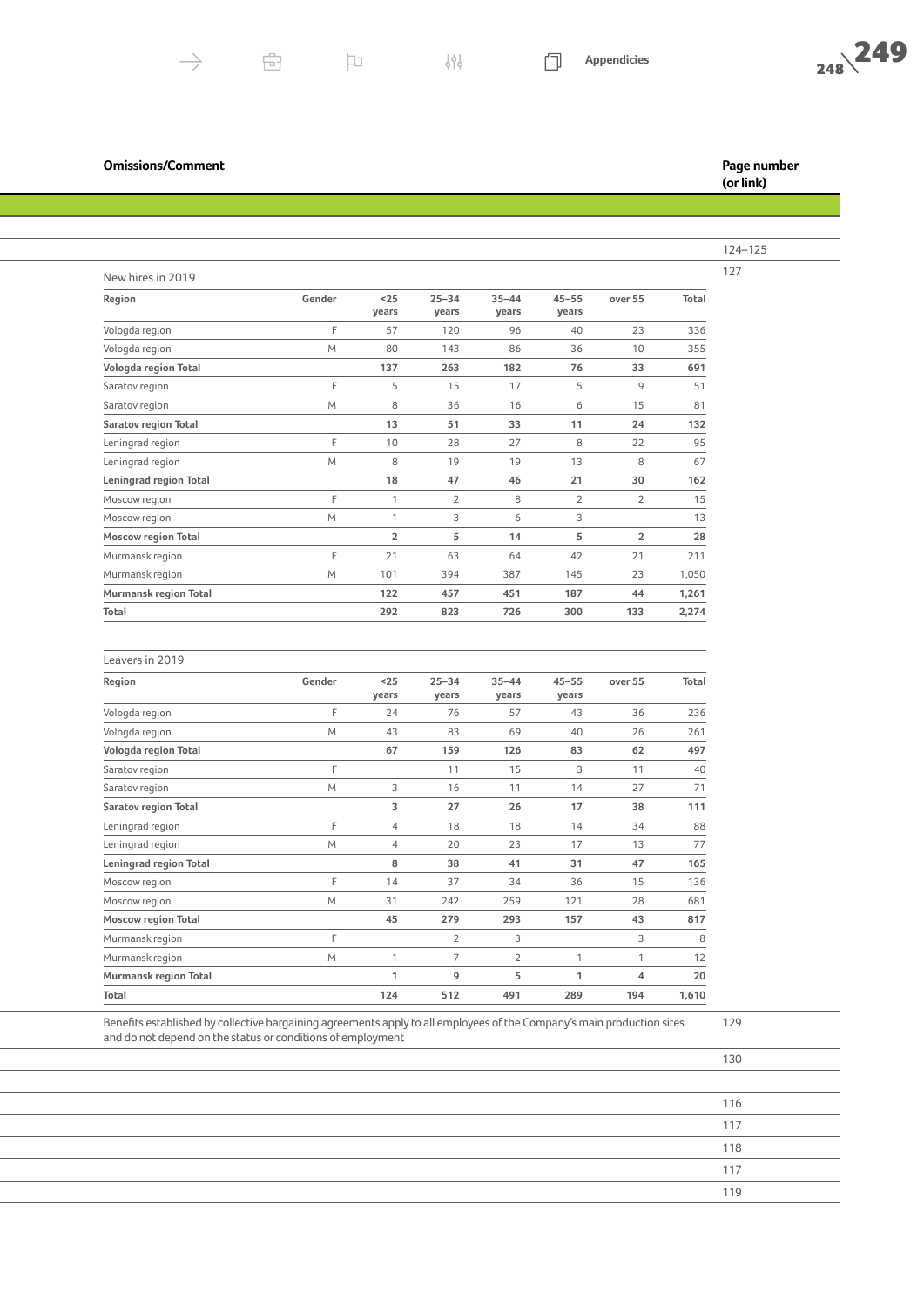| GRI 403-5 Worker training on occupational health and safety                                                             |
|-------------------------------------------------------------------------------------------------------------------------|
| GRI 403-6 Promotion of worker health                                                                                    |
| GRI 403-7 Prevention and mitigation of occupational health and safety impacts directly linked by business relationships |
| GRI 403-8 Workers covered by an occupational health and safety management system                                        |
| GRI 403-9 Work-related injuries                                                                                         |
| <b>GRI 404 Training and Education</b>                                                                                   |
| GRI 103 Management approach                                                                                             |
| GRI 404-1 Average hours of training per year per employee                                                               |
| GRI 404-2 Programmes for upgrading employee skills and transition assistance programmes                                 |
| GRI 404-3 Percentage of employees receiving regular performance and career development reviews                          |
| <b>GRI 413 Local Communities</b>                                                                                        |
| GRI 103 Management approach                                                                                             |

GRI 413–1 Percentage of operations with implemented local community engagement, impact assessments, and development programmes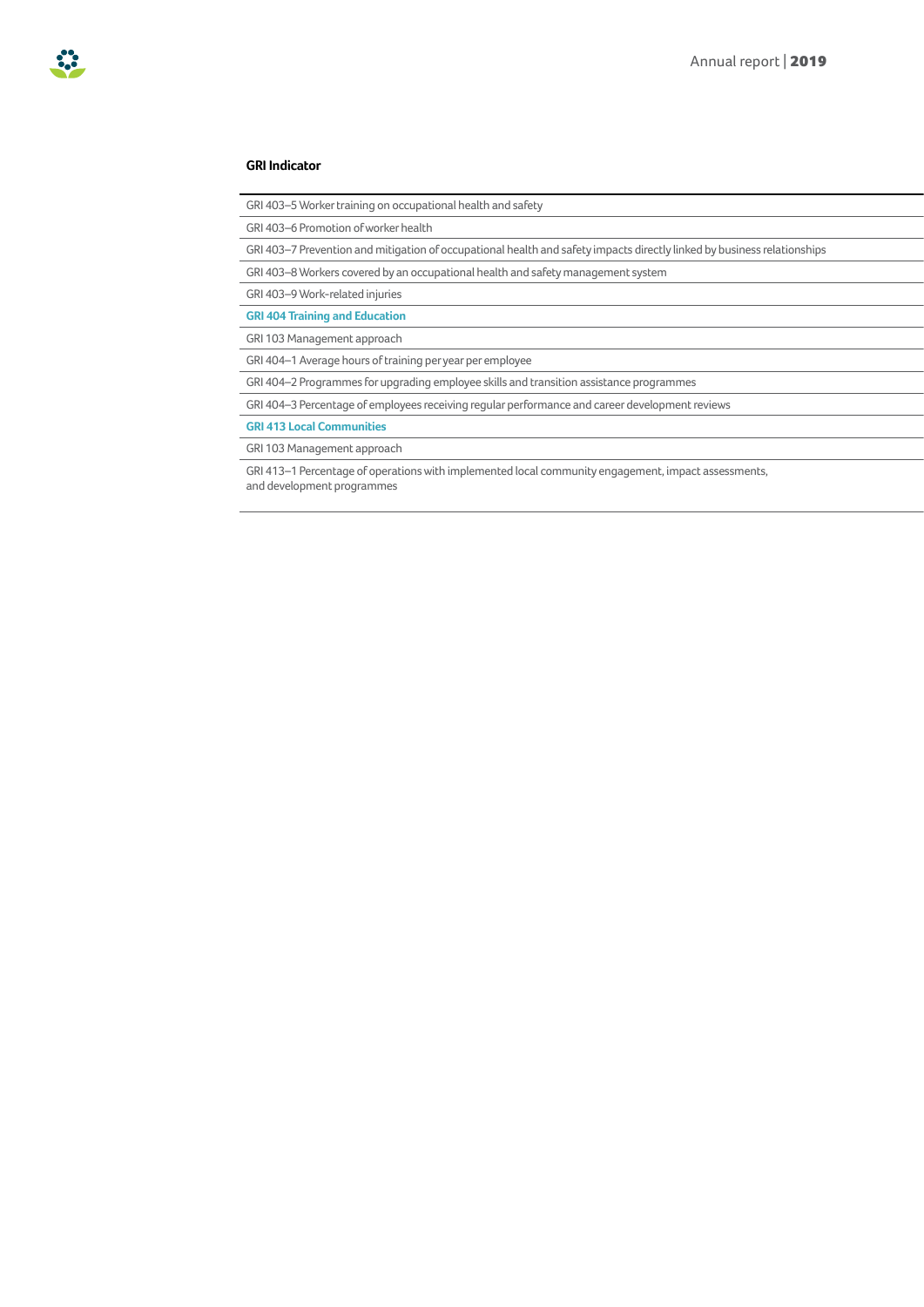$\overline{\boxdot}$ 

 $\begin{picture}(20,20) \put(0,0){\line(1,0){10}} \put(15,0){\line(1,0){10}} \put(15,0){\line(1,0){10}} \put(15,0){\line(1,0){10}} \put(15,0){\line(1,0){10}} \put(15,0){\line(1,0){10}} \put(15,0){\line(1,0){10}} \put(15,0){\line(1,0){10}} \put(15,0){\line(1,0){10}} \put(15,0){\line(1,0){10}} \put(15,0){\line(1,0){10}} \put(15,0){\line(1$ 

 $\overset{\rightharpoonup}{\varphi\upharpoonright\varphi}$ 

 $\Box$ 



| <b>Omissions/Comment</b>                                                                                                                                                                                                                               | Page number<br>(or link) |
|--------------------------------------------------------------------------------------------------------------------------------------------------------------------------------------------------------------------------------------------------------|--------------------------|
|                                                                                                                                                                                                                                                        | 119                      |
|                                                                                                                                                                                                                                                        | 116                      |
|                                                                                                                                                                                                                                                        | 118-120                  |
|                                                                                                                                                                                                                                                        | 117-119                  |
|                                                                                                                                                                                                                                                        | 120                      |
|                                                                                                                                                                                                                                                        |                          |
|                                                                                                                                                                                                                                                        | 130                      |
|                                                                                                                                                                                                                                                        | 132                      |
|                                                                                                                                                                                                                                                        | 131                      |
|                                                                                                                                                                                                                                                        | 132                      |
|                                                                                                                                                                                                                                                        |                          |
|                                                                                                                                                                                                                                                        | 136                      |
| Data on the assessment of engagement of, dialogue with, and development of local communities, formal grievance<br>mechanisms and other aspects in compliance with the GRI 413-1 disclosure requirements will be fully disclosed<br>in the 2020 report. | 136-141                  |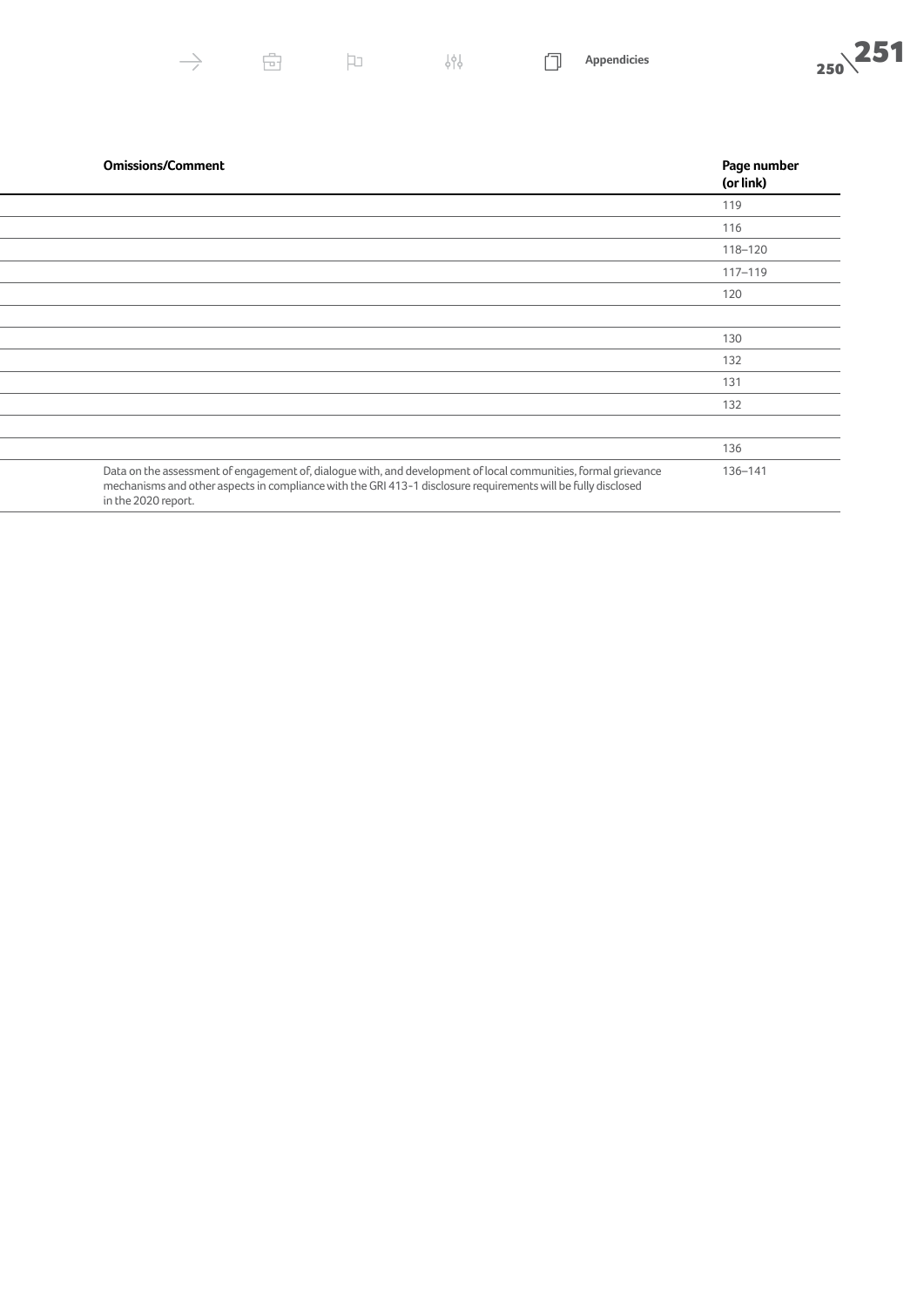## INDEPENDENT ASSURANCE REPORT

Independent practitioner's limited assurance report by AO Deloitte & Touche CIS ('Deloitte') to PJSC Phosagro Board of Directors on the 2019 Sustainability Report for the year ended 31 December 2019.

SCOPE OF ASSURANCE

We have been engaged by PJSC Phosagro to perform an assurance engagement in accordance with International Standard on Assurance Engagements (ISAE) 3000 (Revised) ('the Standard') to provide public limited assurance on accuracy of Selected Data presented in PJSC Phosagro Sustainability Report prepared in accordance with GRI Standards ('the Report') for the year ended 31 December 2019.

## ASSURANCE PROCEDURES AND ROLES

We carried out limited assurance on accuracy of the following data related to 2019 year and included into the Report:

(1) Selected key performance indicators specified below in the section "*Selected non-financial performance data for public limited assurance*", and (2) PJSC Phosagro's self-declaration in preparing its Report 2019 in accordance with the requirements of Global Reporting Initiative (GRI) Sustainability Reporting Standards as stated on page 193 of the Report.

## **OUR KEY ASSURANCE PROCEDURES**

To achieve limited assurance, the ISAE 3000 (Revised) requires that we review the processes, systems and competencies used to compile the areas on which we provide our assurance. Considering the risk of material error, we planned and performed our work to obtain all of the information and explanations we considered necessary to provide sufficient evidence to support our assurance conclusion.

To form our conclusions, we undertook the following procedures:

- Conducted site visit to one business unit AO "Apatit" (Vologda region);
- Analysed on a sample basis the key systems, processes, policies and controls relating to the collation, aggregation, validation and reporting processes of the selected sustainability performance indicators;
- Conducted interviews with employees of PJSC Phosagro responsible for sustainability performance, policies and corresponding reporting;
- Conducted selective substantive testing to confirm accuracy of received data to the selected key performance indicators;
- Made enquiries of management and senior executives to obtain an understanding of the overall governance and internal control environment, risk management, materiality assessment and stakeholder engagement processes relevant to the identification, management and reporting of sustainability issues;
- Performed selective review of disclosures in the Report on compliance with GRI Standards;

We believe that our evidence obtained is sufficient and appropriate to provide a basis for our limited assurance conclusion.

## **INHERENT LIMITATIONS**

Inherent limitations exist in all assurance engagements due to the selective testing of the information being examined. Therefore fraud, error or non-compliance may occur and not be detected. Additionally non-financial information, such as that included in reporting documents is subject to more inherent limitations than financial information, given the nature and methods used for determining, calculating and sampling or estimating such information.

Our work has been undertaken so that we might state to the Company those matters we are required to state to them in this Report and for no other purpose. To the fullest extent permitted by law, we do not accept or assume responsibility to anyone other than PJSC Phosagro for our work, for this Report, or for the conclusions we have formed.

Our engagement provides limited assurance as defined in ISAE 3000 (Revised). The procedures performed in a limited assurance engagement vary in nature and timing from, and are less in extent than for, a reasonable assurance engagement and consequently, the level of assurance obtained in a limited assurance engagement is substantially lower than the assurance that would have been obtained had a reasonable assurance engagement been performed.

## **ROLES AND RESPONSIBILITIES**

- The Directors are responsible for the preparation, accuracy and completeness of the sustainability information and statements contained within the Report. They are responsible for determining PJSC Phosagro sustainability objectives and for establishing and maintaining appropriate performance management and internal control systems from which the reported information is derived.
- Our responsibility is to express a conclusion on the selected Subject Matter based on our procedures. We conducted our engagement in accordance with the ISAE 3000 (Revised) Assurance Engagements other than Audits or Reviews of Historical Financial Information issued by the International Auditing and Assurance Standards Board.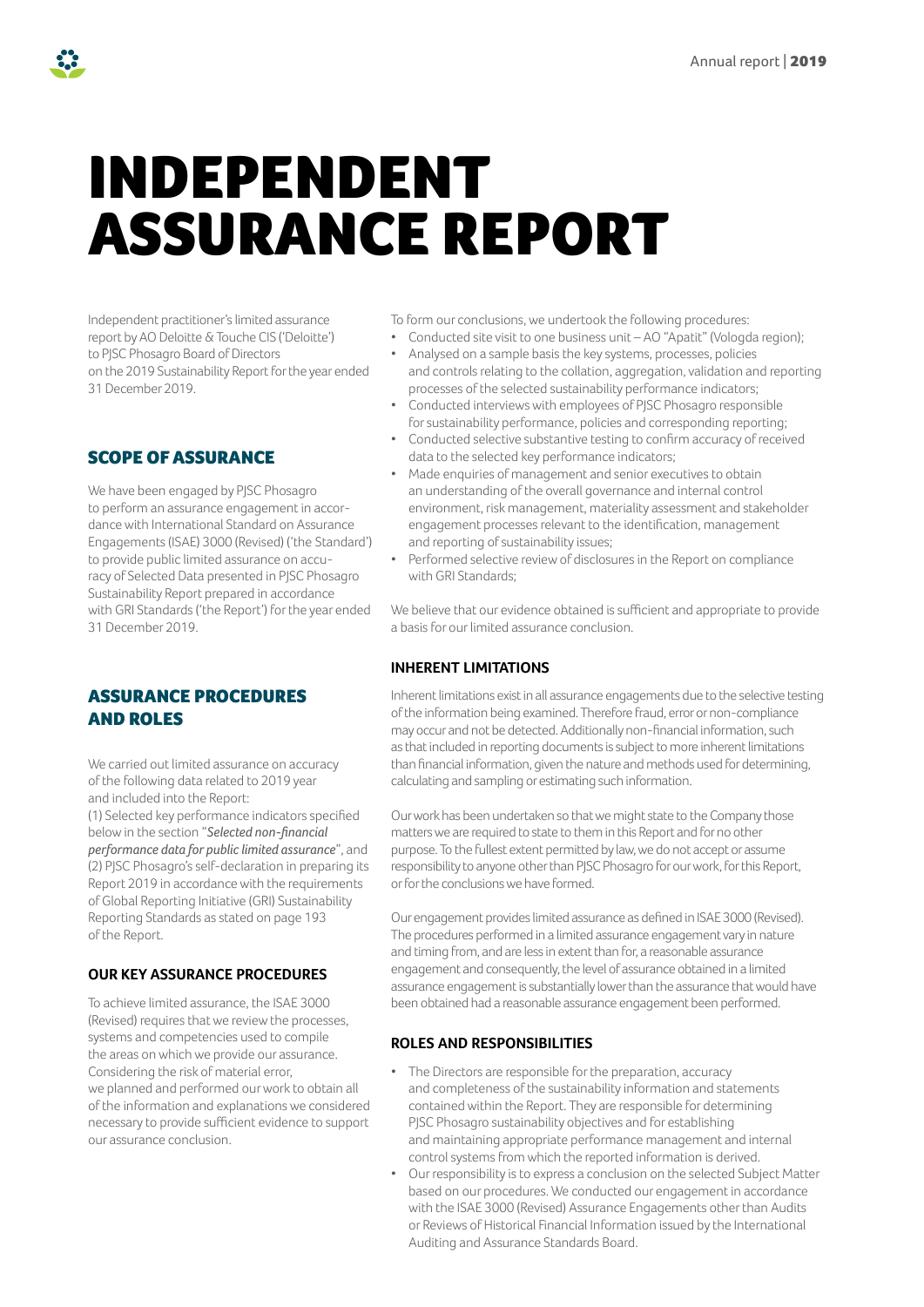Ĥ

• We have complied with the independence and other ethical requirements established by the Rules on Independence of Auditors and Audit Firms and the Code of Professional Ethics for Auditors approved by the Audit Council of the Ministry of Finance of the Russian Federation and by the Code of Ethics for Professional Accountants issued by the International Ethics Standards Board for Accountants, which are based on fundamental principles of integrity, objectivity, professional competence and due care, confidentiality and professional behavior.

口

• The firm applies the International Standard on Quality Control 1 and accordingly maintains a comprehensive system of quality control including documented policies and procedures regarding compliance with ethical requirements, professional standards and applicable legal and regulatory requirements.

## SELECTED NON-FINANCIAL PERFORMANCE DATA FOR PUBLIC LIMITED ASSURANCE

We have been engaged by the Board of Directors of PJSC Phosagro to perform limited assurance procedures on accuracy of the following key performance data of the 2019 reporting year included into the Report:

| <b>Employees</b>                        | Average headcount (Total number of emploees in PhosAgro<br>Group, including all branches and subsidiaries).<br>Proportion of senior management hired from the local<br>community in total headcount.<br>Percentage of employees receiving regular performance<br>and career development reviews<br>Average hours of training per year per employee |
|-----------------------------------------|----------------------------------------------------------------------------------------------------------------------------------------------------------------------------------------------------------------------------------------------------------------------------------------------------------------------------------------------------|
| <b>Health and safety</b>                | Total number of workplace accidents.<br>Total number of fatal accidents.<br>Lost Time Injury Frequency Rate (LTIFR) per 1 million hours                                                                                                                                                                                                            |
| <b>Emissions into</b><br>the atmosphere | Gross sulphur dioxide emissions, tones.<br>Gross nitrogen oxides emissions calc. in NO <sub>2</sub> , tones.<br>Gross carbon monoxide emissions, tones.<br>Gross solid emissions, tones.                                                                                                                                                           |
| Greenhouse gas                          | Gross GHG emissions (Scope1), tones.                                                                                                                                                                                                                                                                                                               |
| <b>Hazardous waste</b>                  | Total weight of generated waste, tones.<br>Waste with a breakdown by the disposal methods, tones                                                                                                                                                                                                                                                   |
| <b>Water consumption</b>                | Total water withdrawal by source by branches, mln $m^3$ .<br>Waste-water discharge by branches, mln m <sup>3</sup> .                                                                                                                                                                                                                               |
| <b>Energy</b>                           | Total non-renewable fuel consumption by fuel type.<br>Electricity consumption.<br>Heating consumption.                                                                                                                                                                                                                                             |
| Stakeholder<br>engagement               | The total amount of funds allocated for the needs of society,<br>charity, in million rubles.                                                                                                                                                                                                                                                       |
| Anticorruption                          | Confirmed amount of incidents of corruption                                                                                                                                                                                                                                                                                                        |
|                                         |                                                                                                                                                                                                                                                                                                                                                    |

## LIMITED ASSURANCE **CONCLUSION**

Based on the scope of our work and the assurance procedures performed nothing has come to our attention that causes us to believe that the aforementioned Selected Data, which we were engaged to provide limited assurance on, as specified in the 'Roles and responsibilities' section above are materially misstated.

> Natalya Kaprizina Engagement partner

> > 28 April 2020

*Audit Firm: AO "Deloitte & Touche CIS"*

*The Entity: Public Joint Stock Company Phosagro Primary State Registration Number: 1027700190572 State registration number: P-18009.16 dated 10.10.2001 issued by the State Registration Chamber under the Ministry of Justice of the Russian Federation*

*Certificate of state registration № 018.482, issued by the Moscow Registration Chamber on 30.10.1992. Primary State Registration Number: 1027700425444*

*Certificate of registration in the Unified State Register № 77 004840299 of 13.11.2002, issued by Moscow Interdistrict Inspectorate of the Russian Ministry of Taxation № 39.*

BULECTBO

для аудиторских<br>спочений и солох

**CALIFORNIA COMPANY** 

для аудиторских<br><sup>СПЮЧӨНИЙ</sup> И ОТЧӨТОЕ<br>России и Ф

*Address: 119333, Russian Federation, Moscow, Leninsky prospekt., 55/1*

*Member of Self-regulatory organization of auditors Association "Sodruzhestvo", ORNZ 12006020384*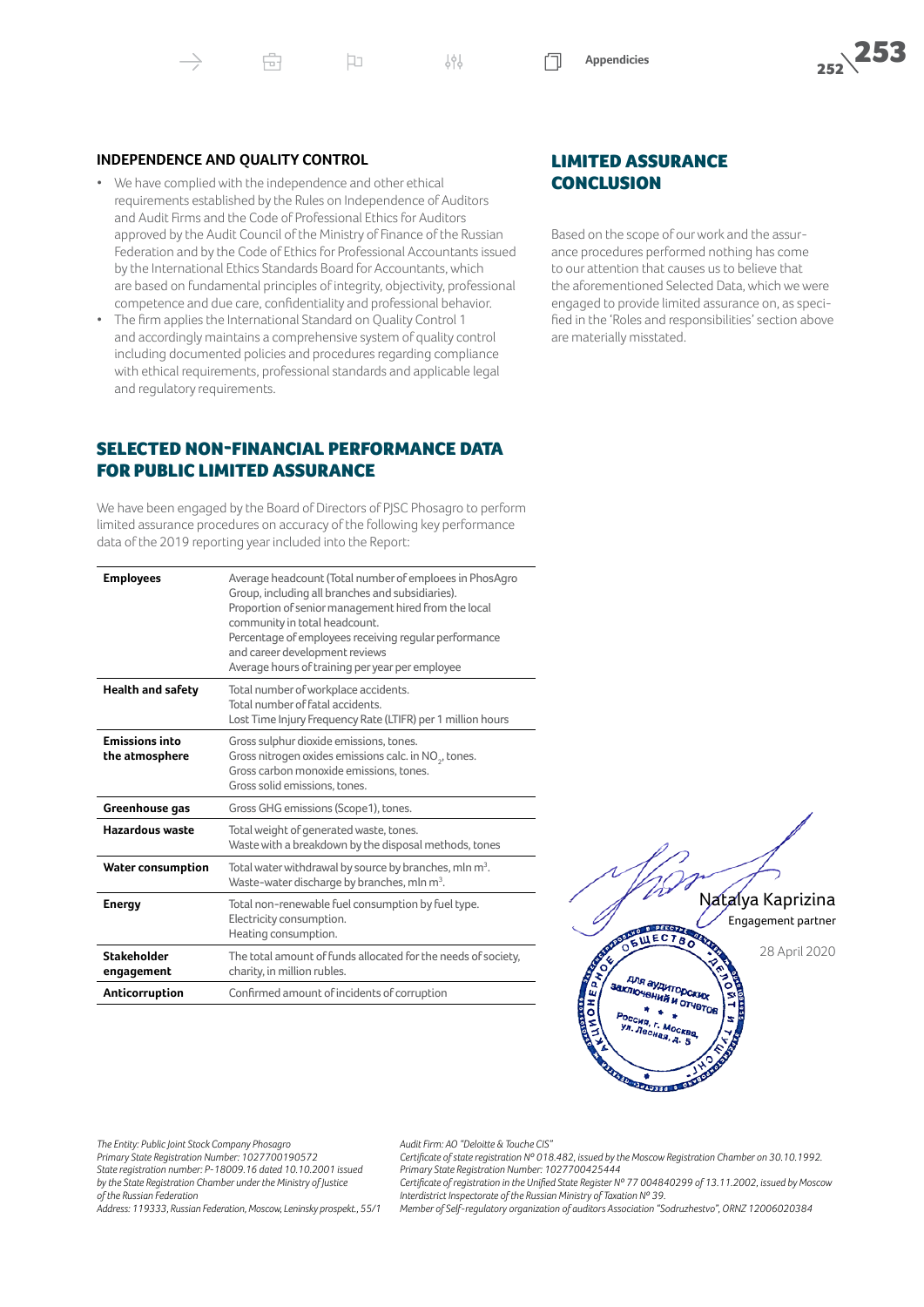## GLOSSARY

**AN** – ammonium nitrate

**ANBP** – apatite-nepheline beneficiation plant

**ANSES** – French Agency for Food, Environmental and Occupational Health & Safety

**ASF** – African swine fever

**ATG** – atmosphere gauge (unit of pressure)

**BAT** – best available technique

**bln** – billion

**Capex** – capital expenditure

**CCl 4** – carbon tetrachloride

**Cd** – cadmium

**CDA 2** – nationwide programme to modernise the electricity industry

**CDP** – Carbon Disclosure Project

**CIS** – Commonwealth of Independent States

**CJSC** – closed joint-stock company

**CO2** – carbon dioxide

**COVID-19** – сoronavirus disease 2019, the pandemic caused by severe acute respiratory syndrome coronavirus 2 (SARS-CoV-2)

**DAP** – diammonium phosphate

**DCDA** – Double Contact Double Absorption

**DROZD** – Educated and Healthy Children of Russia programme

**EBITDA** – earnings before interest, taxes, depreciation and amortisation

**EMERCOM** – Ministry for Civil Defence, Emergencies and Elimination of Consequences of Natural Disasters

**ESG** – environmental, social, and governance

**ESPP** – European Sustainable Phosphorus Platform

**EU** – European Union

**FAO** – Food and Agriculture Organisation

**GDP** – gross domestic product

**GDR** – global depositary receipt

**GLONASS** – Global Navigation Satellite System

**GLOSOLAN** – Global Soil Laboratories Networks; supporting the GLOSOLAN by developing research capacities and strengthening the Regional Soil Laboratories Networks (RESOLAN).

**GRI** – Global Reporting Initiative

**GSP** – Global Soil Partnership

**H2 SO<sup>4</sup>** – sulphuric acid

**HR** – human resources

**HSE** – health, safety and environment

**IFA** – International Fertilizer Association

**IFRS** – International Financial Reporting **Standards** 

**IMF** – International Monetary Fund

**IPCC** – in-pit crushing and conveying at the Vostochny mine

**IRR** – internal rate of return

**IT** – information technology

**IUPAC** – International Union of Pure and Applied Chemistry

**IYPT 2019** – International Year of the Periodic Table

**JSC** – joint-stock company

**JSCB** – joint-stock commercial bank

**kg** – kilogram

**KPI** – key performance indicator

**kWh** – kilowatt-hour

**LSE** – London Stock Exchange

**LTIFR** – lost time injury frequency rate

**MAP** – monoammonium phosphate

**MCP** – feed monocalcium phosphate

**mg** – milligram

**mln** – million

**MOP** – muriate of potash

**MS** – management system

**MW** – megawatt

**NH<sup>3</sup>** – ammonia

**NIUIF** – Samoilov Scientific Research Institute for Fertilizers and Insectofungicides

**NO<sup>2</sup>** – nitrogen dioxide

**NPK** – nitrogen-phosphorus-potassium fertilizer

**OHS** – occupational health and safety

**OJSC** – open joint-stock company

**OPEC** – Organisation of the Petroleum Exporting Countries

**P2O5** – phosphoric pentoxide

**PhosAgro Group** – PJSC PhosAgro and its subsidiaries and affiliates

**PJSC** – public joint-stock company

**PwC** – PricewaterhouseCoopers

**R&D** – research and development

**RAFP** – Russian Association of Fertilizer Producers

**RAS** – Russian Accounting Standards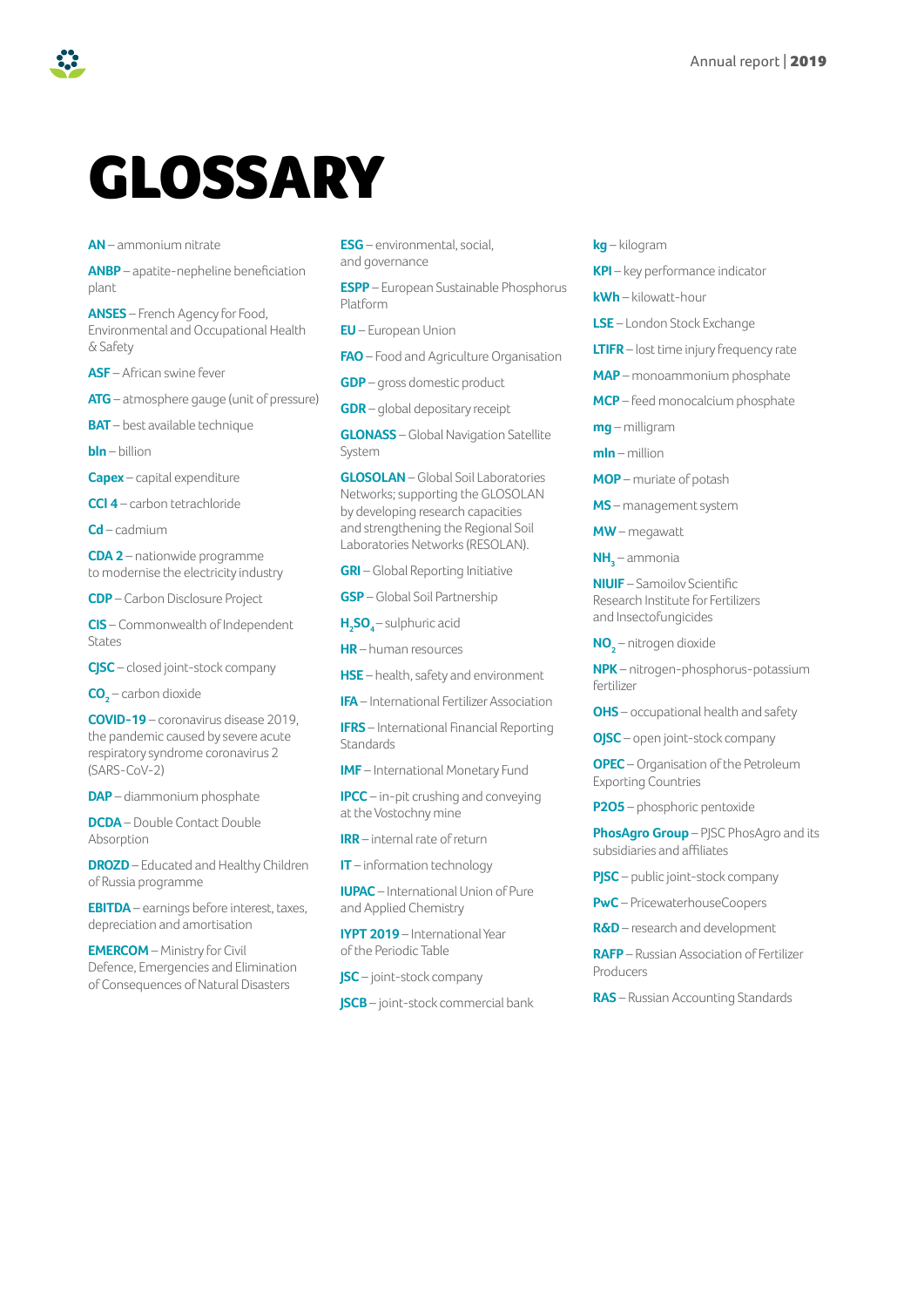帝

999

口

**REACH** – Registration, Evaluation, Authorisation and Restriction of Chemicals

**Rospotrebnadzor** – Federal Service for Surveillance on Consumer Rights Protection and Human Wellbeing

**Rosstandart** – Federal Agency on Technical Regulating and Metrology

**Rostekhnadzor** – Federal Service for the Supervision of Environment, Technology and Nuclear Management

**RSPP** – Russian Union of Industrialists and Entrepreneurs

**RUB** – Russian rouble

**SDG** – UN Sustainable Development Goal

**SMEs** – small and medium-sized enterprises

**SO 2** – sulphur dioxide

**STPP** – sodium tripolyphosphate

**Strategy to 2025** – PhosAgro's Development Strategy to 2025

**t** – metric tonne

**ths** – thousand

**TTF** – Title Transfer Facility

**UDT** – thermal treatment facility

**UN** – United Nations

**UNESCO** – United Nations Educational, Scientific and Cultural Organisation

**USA** – United States of America

**USD** – United States dollar

**VAT** – value-added tax

**VOC** – volatile organic compound

**WHO** – World Health Organisation